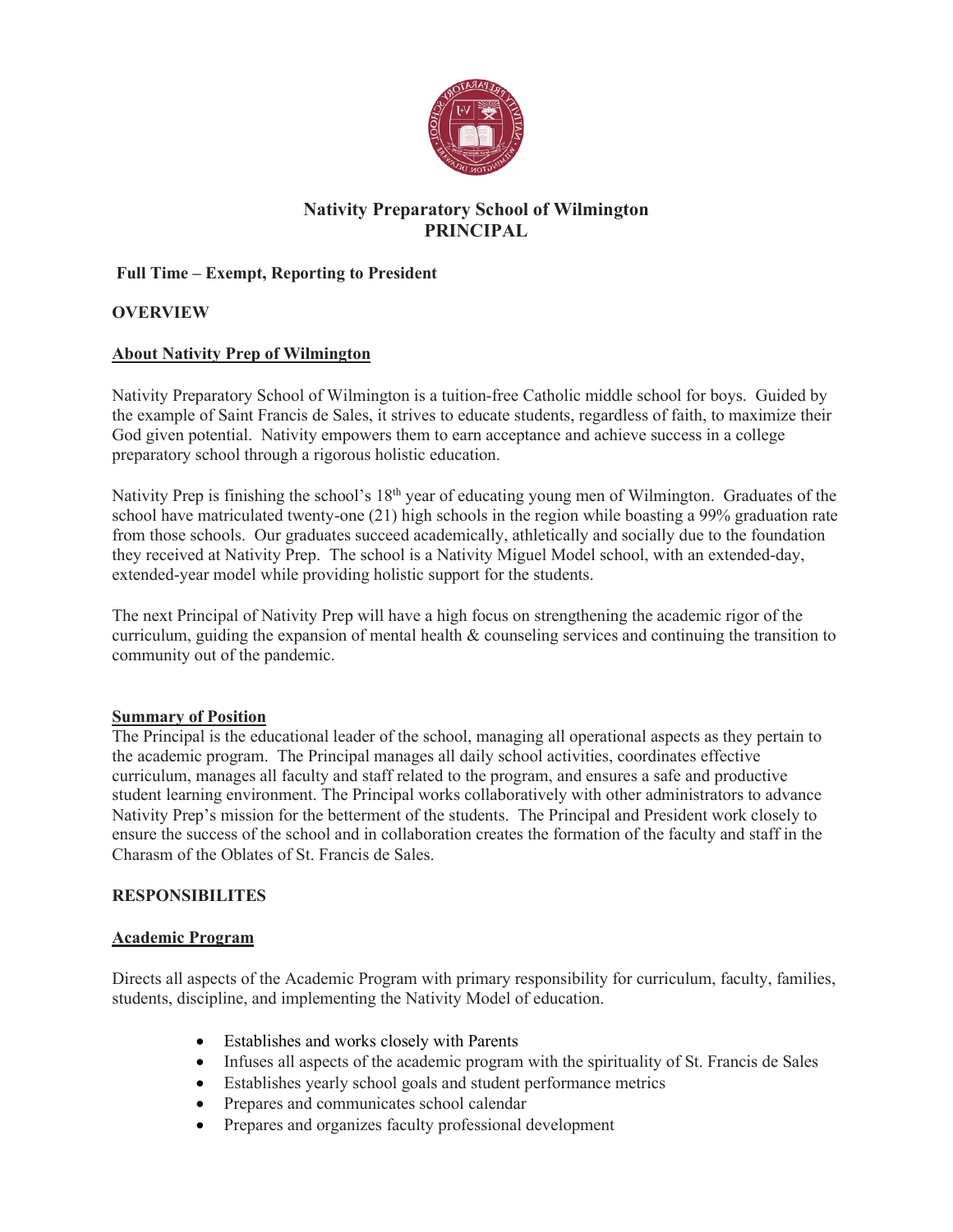- Observes, evaluates, recruits, mentors and supports all faculty (Master & Resident Teachers) and program related staff
- Administers all standardized testing, analyzes data and utilizes information for curriculum decisions
- Represents school at appropriate organizations, events and meetings as determined necessary
- Develops, coordinates and executes all aspects of the extended-day, extended year model including:
	- o All aspects of the mandatory Summer Program
	- o All aspects of Extended Day Program, including:
		- $\blacksquare$  Volunteers & tutors
		- $\blacksquare$  Clubs & activities
		- Field trips and off-campus activities
		- Sports and athletic teams, practices and competitions
		- Any additional opportunities benefiting the growth and enrichment of the students

#### Faculty (Master & Resident Teachers)

Supervises all aspects of the Master Teachers and Resident Teachers throughout the school year, including:

- Recruits Resident and Master Teachers
- Coordinates and implements annual detailed orientation for faculty and program staff
- Conducts regular classroom visits and provides teacher evaluations for growth and development as well as an annual summative report
- Oversees curriculum and instruction with particular attention to lesson planning
- Helps implement diverse instructional strategies
- Oversees integration of technology
- Designs effective classroom management strategies
- Prepares teaching schedules and other ancillary teacher duties
- Reviews and updates Employee Handbook and Student/Family Handbook as necessary
- Holds regular faculty meetings
- Plans annual retreat for faculty and staff
- Works with Human Resources to comply with legal hiring practices for new faculty and program staff

#### Families, Parents & Guardians

The Principal is the primary contact for all families and parents of current students at Nativity Prep and will:

- Fosters positive interaction and works closely with Families, Parents and Guardians of current students
- Supports leadership activities of the Home and School Association
- Meets with Families, Parents and Guardians at progress reports and report card distribution as necessary
- Informs Families, Parents and Guardians of school events with a weekly update
- Responsible for providing Families, Parents and Guardians with an evaluation of student progress
- Creates and distributes mid-quarter progress reports for each student
- Creates and distributes quarterly report cards for each student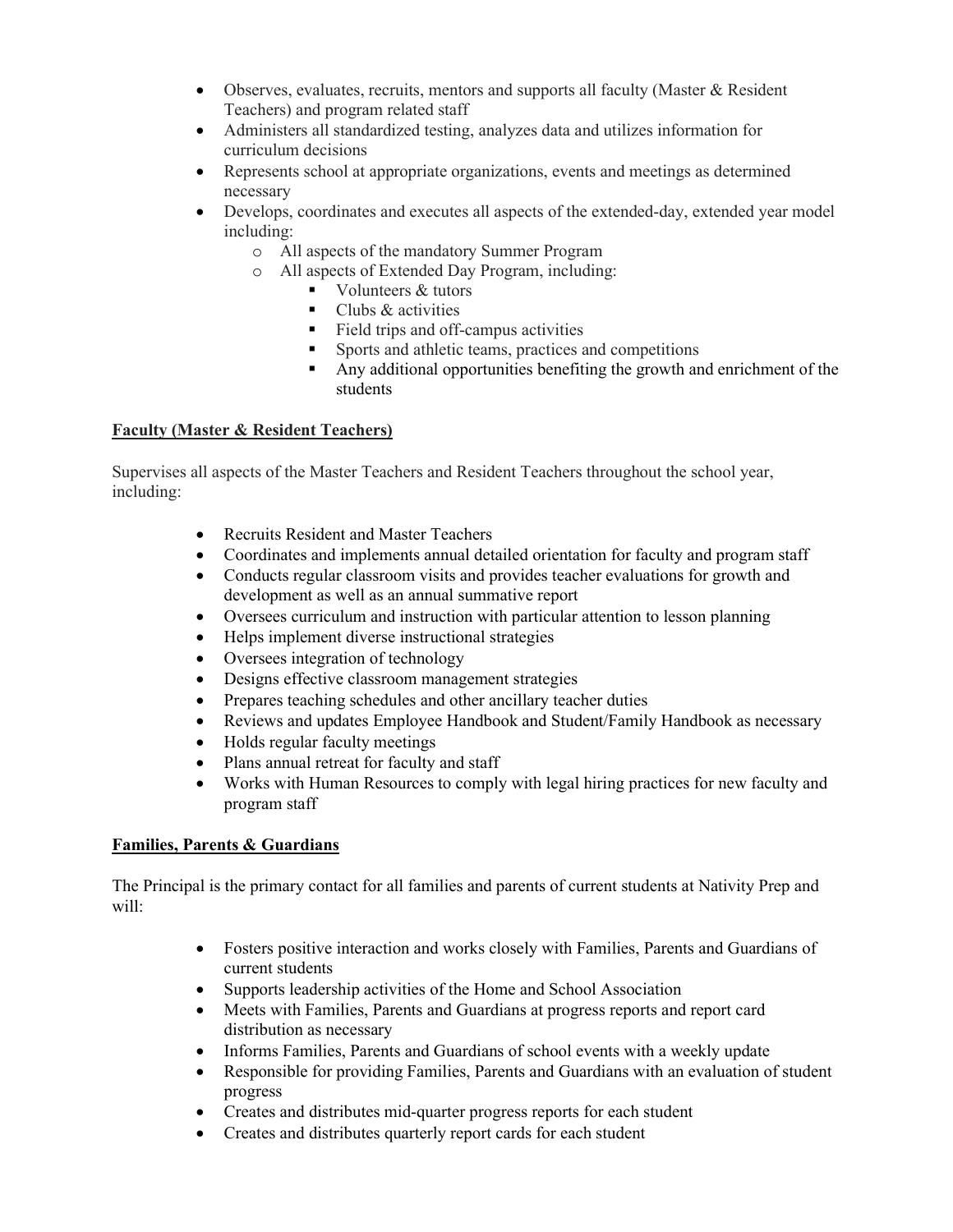- Keeps accurate records of all student reports, including but not limited to grades, discipline and attendance
- Prepares end of year written evaluation of current students with invitation to return or dismissal along with goals for following year
- Devises and delivers quarterly honors assembly
- Prepares, plans and leads graduation ceremony

#### **Students**

The Principal oversees all aspects of student health  $\&$  safety and academic  $\&$  spiritual growth:

- Establishes and oversees policy for protection of children and youth in conformity with guidelines of Diocese and State of Delaware
- Responsible for supervision of the academic performance of students
- Creation and implementation of curriculum to support student growth, achievement and preparation for high school
- Creation, implementation and evaluation of student behavior guidelines and incentive programs
- Working collaboratively with President on student discipline as needed, including but not limited to dismissal
- Lead for student retention decisions
- Works collaboratively with the Graduate Support Director regarding high school placement opportunities and decisions

#### Admissions

The Principal is the lead in admissions by effectively instituting polices, processes and procedures and delegating them appropriately. The successful candidate will ensure that the school remains fully enrolled and that all students appropriately qualify for a Nativity Prep education.

#### External Representation

The Principal will represent Nativity Prep at the following organizations. This includes any external meetings or events that are beneficial for the school and include all reporting and communication requirements as determined by each organization.

- Catholic Diocese of Wilmington, Office of Education
- Delaware State Board of Education
- Middle States Association
- National Catholic Education Association
- Notre Dame Mission Volunteers / Americorps
- NativityMiguel Coalition
- Nativity Board of Trustees and assigned committees
- Other organizations or events as deemed necessary

#### QUALIFICATIONS

Education: Master's degree in education or school administration from an accredited institution

Experience: Minimum of 7 years of experience as a teacher or other instructional role required. Additional administrative experience or equivalent preferred. Middle school experience preferred